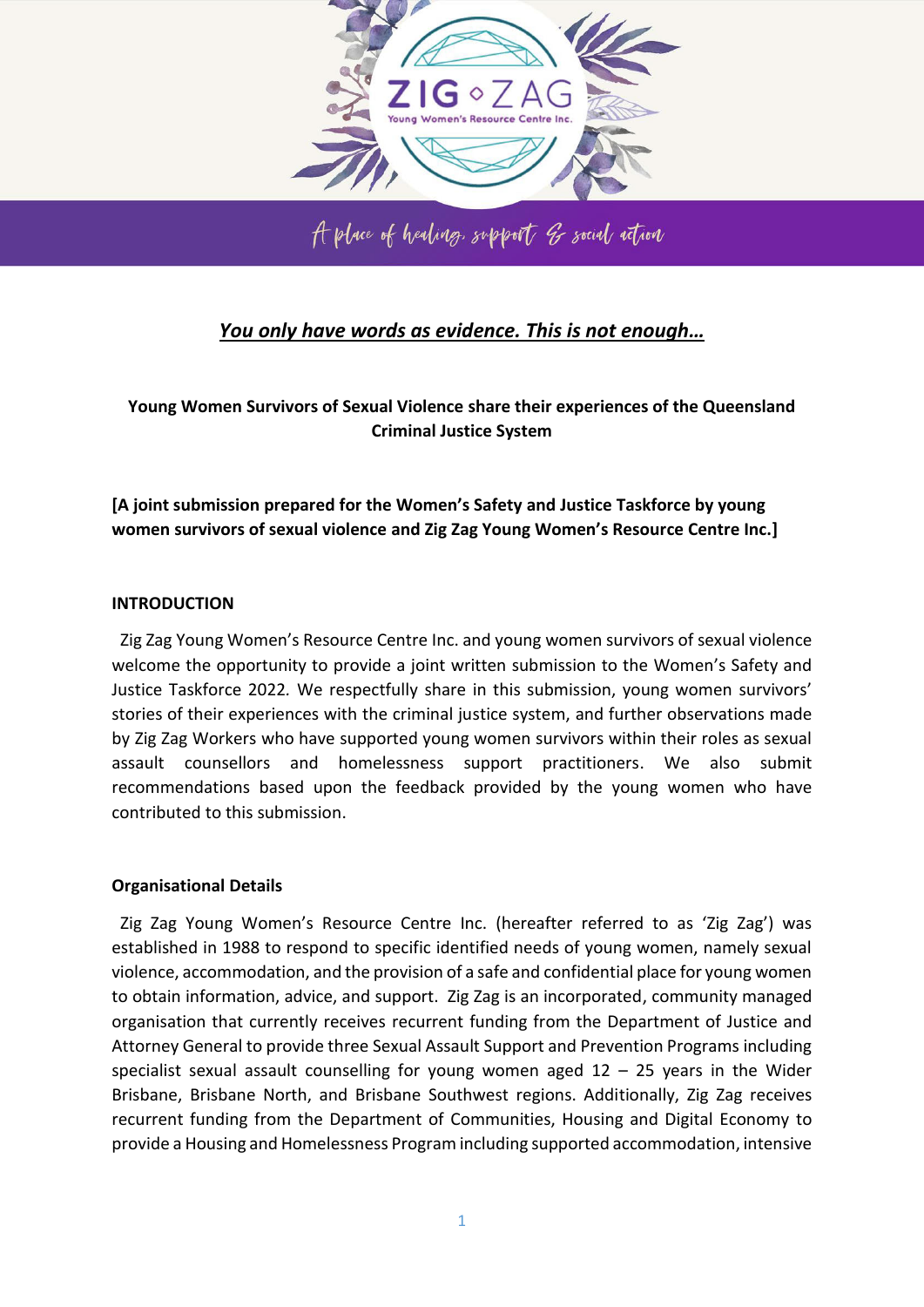

housing support and outreach for young women aged  $16 - 25$  year in the wider Brisbane region.

#### **Submission Details**

 A group of young women were supported by Zig Zag, to act as 'a chorus of voices' through a joint submission about their experiences of engaging with criminal justice processes as survivors of sexual violence. These young women hold a collective belief that the Women's Justice and Safety Taskforce presents an invaluable opportunity for women's experiences to be shared, in the hope that their stories will be the impetus for long-awaited, necessary change to criminal justice processes that continue to re-traumatise and re-victimise survivors of sexual violence. This submission includes a collection of auto-biographic case studies written by the young women that have been fully retained in their own words. The young women (and Zig Zag) felt that it was important for these stories to be conveyed through their own words. The experiences shared by these young women are worryingly common amongst young women survivors' of sexual violence navigating criminal justice processes in Queensland.

 Zig Zag has significant experience in providing direct therapeutic support services to young women who have been victims of violent crime, namely sexual offences against children, young women, and young adults under the age of 25 years. Zig Zag is honoured to have supported these young women to contribute to this submission. Zig Zag also wishes to acknowledge the courage demonstrated by these young women as they engaged in this difficult process.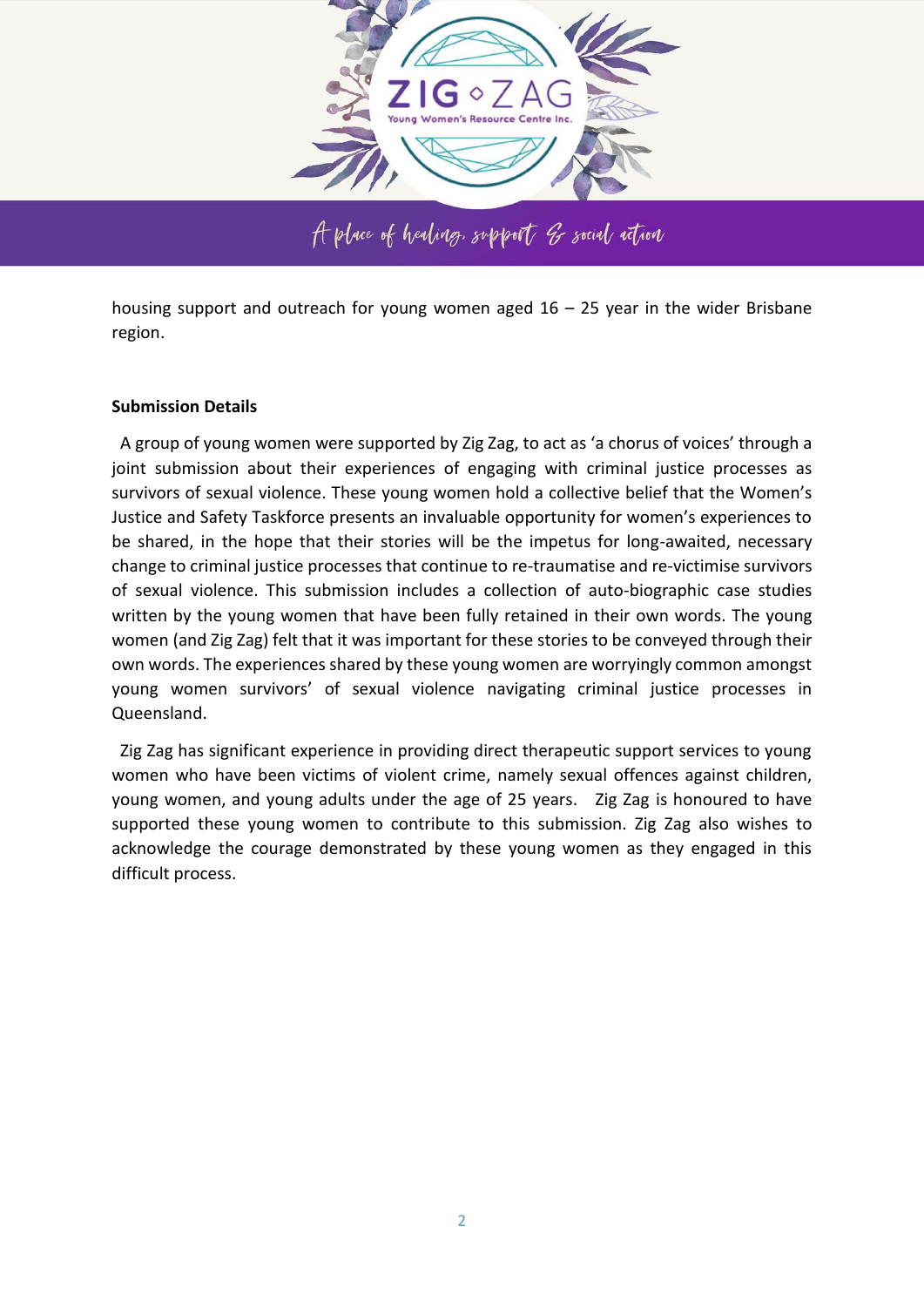

## **PART 1 – "***A chorus of voices***" - Young Women's Stories of accessing the criminal justice system**

**1.**

 entered the Justice System in March 2020, to take legal action against an older relative responsible for seven years of sexual assault and accounts of rape. A Police Officer assured into a room and introduced a Detective Constable from the Childs' Protection Services. The Detective introduced herself and listened to a summary of  $\Box$  childhood trauma, before providing a short explanation of the "statement process". wrote a short summary of how she felt during and after this experience:

*"I was stunned into silence by the Detectives unenthusiastic and negative outlook on my cases future. I will never forget the Detectives quote 'Historic allegations don't typically generate successful outcome for the victim. As the first assault was at six years old, you only have words as evidence. This isn't enough to detain someone.' I felt emotionally deflated and defeated after hearing this. Words are very powerful for women who experience childhood sexual abuse. These words are a horrific story of truth, and the lived experiences of unspeakable sexual abuse. When my words were immediately shut down by the Police, so was my confidence and all the courage I built up to walk into that police station in the first place."*

The documentation and recording of **The Landsler** statement commenced early March 2020 and finished March 2021. It took twelve months to record and write the statement. During this time experienced long periods without contact by the Detective, and numerous emails and phone calls were left unanswered. On several occasions, an unfamiliar Police Officer would contact **that the cancel her upcoming appointments.** recalls:

*"An unfamiliar Officer would call on an unknown number and reschedule the appointment I had reserved. On most occasions it was less than 12 hours' notice. I was told the Detective was attending more urgent matters and would contact me to reschedule. On one occasion, I entered the station to attend an appointment, only to*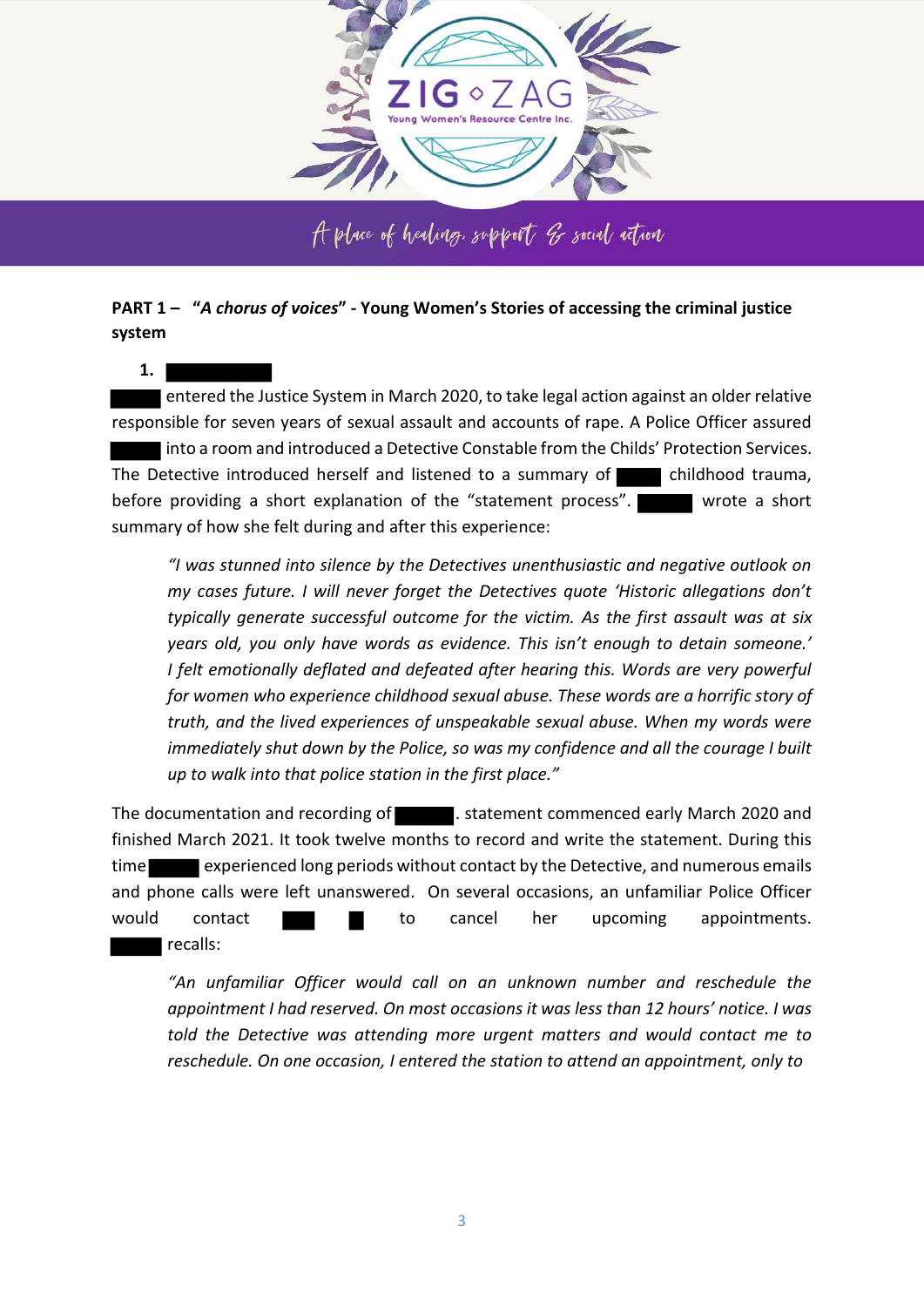

*find out the Detective was on holidays. It was a humiliating afternoon that made feel as if I was a burden, begging to be listened too. It deeply impacted the progress of my recovery, as it amplified an internal belief, that my experience of sexual assault is not worthy of anyone's time, and it burdens those who listen. This went ongoing for twelve months, as the Detective would avoid contact and I felt responsible to reorganise the appointments. It's now March 2022, and I still believe I am a burden to everyone for experiencing this childhood sexual assault and attempting to accuse the paedophile responsible.* 

The investigation into **perpetrator** included eight interviews of immediate family members and relatives. Of this eight interviewed, four persons have signed and received an official statement photocopy. The remaining family members have attempted to gain access to their statements and have been unsuccessful. **Fig. 1** recalls:

*"The Police station has disregarded my mother since the beginning. My mother's statement was important, as it set a timeline a jury could follow to identify the period of the sexual assaults. My mother never saw or signed a statement, and for the past year has attempted to contact the Detective to receive a copy. Countless emails and phone calls have gone unanswered and unreturned. We both doubt it exists. My Grandmother, who passed recently, experienced a similar treatment and it is unknown if her testimony was finalised. Again, this unorganised and unresponsive Police Investigation Unit failed to complete interview procedures that provided me with the only evidence I have...words. The little care and severe neglect for my investigation has me feeling helpless and angry. I am helpless because there is no one else to turn too, and angry because a sexual predator is known to a police force, who show little interest in bringing him to justice.* 

 suspects her mother and Grandmother's testimonials were not finalised because the statements alerted the Detective of Police misconduct that occurred eighteen years prior. When was six years old, her grandmother complained to the Police and accused sexual predator of child sexual assault. In 2002, the Police conducted one interview with the accused and ruled no foul play. There is no document of this investigation recorded in the Criminal Justice System. In addition to this pathetic investigation, **the patient of the state of the state** never contacted by police regarding the accusation or concern for safety.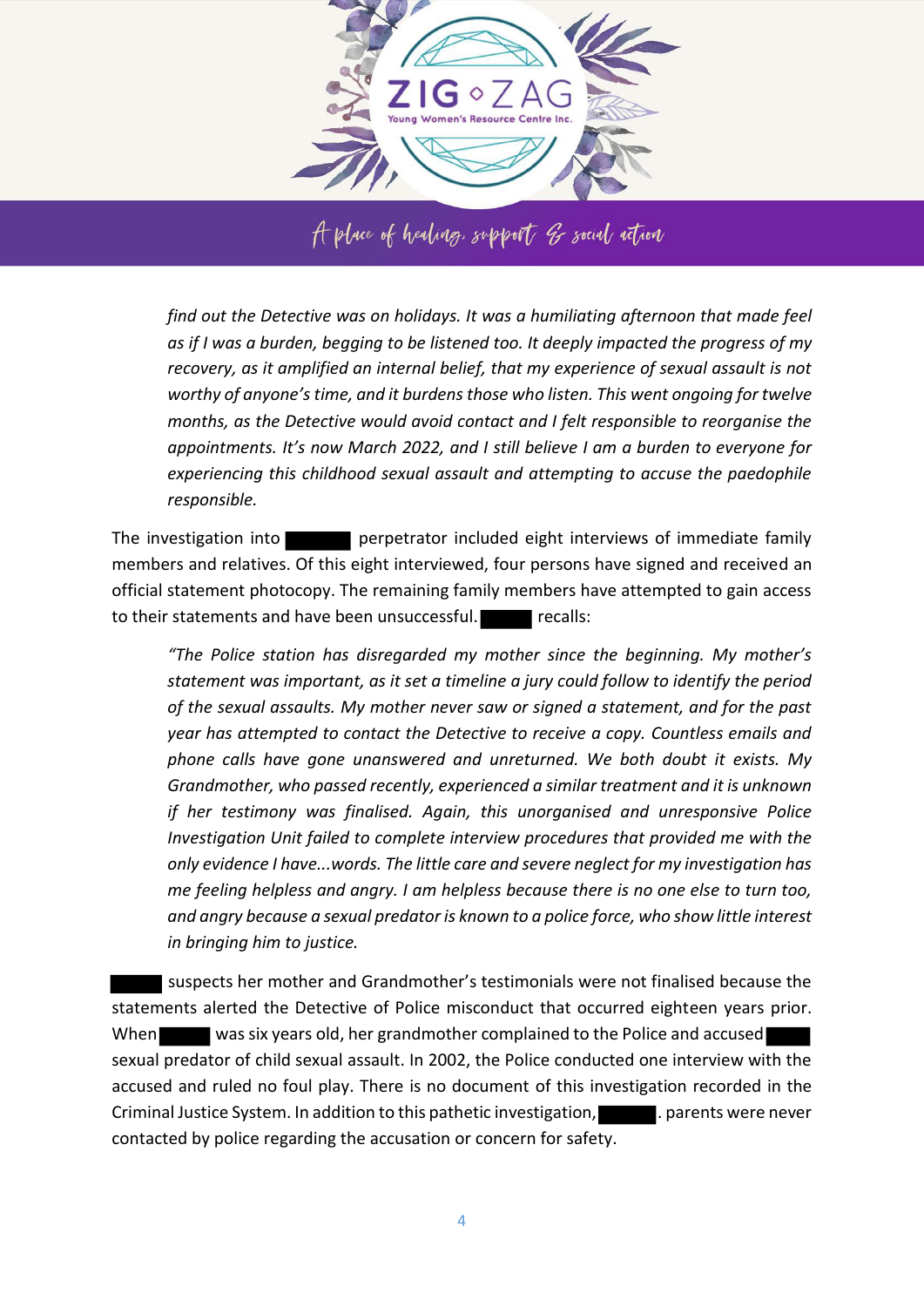

#### had this to say:

*"It's hard talking about this situation. I become emotionally and physically upset contemplating, that little six-year-old me was not protected by the Criminal Justice System. If the Police had properly investigated my grandmothers' concerns, I would not have suffered seven years of sexual assault. For reasons unknown, my grandmother kept the accusation and investigation secret from my parents. So, for years my parents placed me in the care of my perpetrator not knowing the accusations had occurred. As an adult, I watched my mother breakdown from immense emotions of guilt and regret, blaming herself for not protecting her baby girl. I find it ironic that the two statements who recounted these historic events of police misconduct... went unfinalized, unsigned and never received.* 

*The purpose of this recount isn't to blame the Police for my suffering of sexual assault. The only person responsible is my perpetrator. My situation is an unfortunate example of how a failed investigation can impact the lives of many. The Criminal Justice System needs to recognise the importance of listening to sexual assault accusations and taking investigations seriously. If Australia's Justice System and Investigation Units cannot protect the innocence of children and the women who survive sexual assault. What's the purpose of having it there at all?*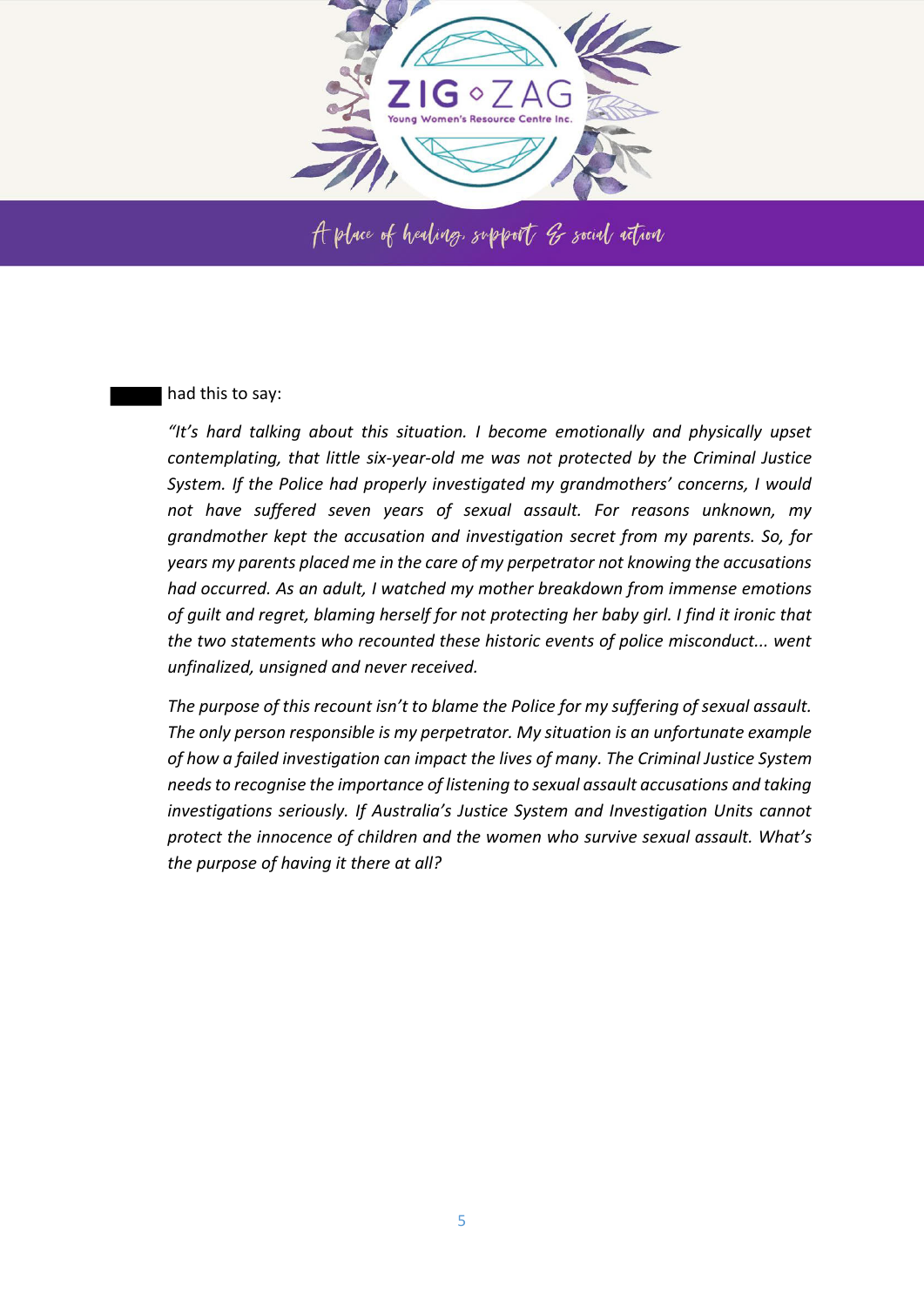

## **2. Young Woman Survivor S's Story**

Abuse 2003-2011. Reported in July 2021

I'm a survivor of sexual violence.

 My interaction with the justice system was voluntary with the hope of prosecuting the perpetrators of what I experienced as an organisational child sex trafficking and child pornography group. My abuse occurred from 2003 to 2011 and I reported it in 2021 after over 10 years of intense psychiatric care and counselling.

When I arrived at the station I was greeted by a very tall, beefy, middle aged bald man who informed me he would take my statement, in part, pre written with the support of a social worker. I was not informed that I was allowed, indeed, supposed to have a female officer present as the intimidating detective and I sat in a small, windowless room for the next three hours.

 I explained my belief that the crimes I survived were ongoing as from my experience, as I was escaping the group, my replacement was already being groomed. The detective told me that one of the perpetrators I'd mentioned by name had other similar accusations made about him. I left that meeting exhausted, triggered but hopeful with the plan to return a week later after the detective had time to read through my written statement. I would have greatly preferred to return sooner to finish this re-traumatising experience but understand that he was very busy. That was extremely difficult. I was suicidal and catatonically depressed. My partner had to remind me to eat and shower, all my energy was spent relieving my trauma or trying to do grounding exercises.

 My appointment to finish my statement was 2pm on a Wednesday. I received a call at 11am that day from my detective informing me that something had come up and to reschedule for the following day at 8pm. As someone who is neuro-divergent, the short notice change to plans made waiting all the more difficult. When I returned to the police station, I was informed that my statement was good. I just needed to give more details about specifics. I informed the detective that due to the nature of the crimes, my age at the time (5-13yo) and the fact that my perpetrators often had me drugged to make me more compliant and less able to identify people and places, it would be near impossible to give exact times and dates. The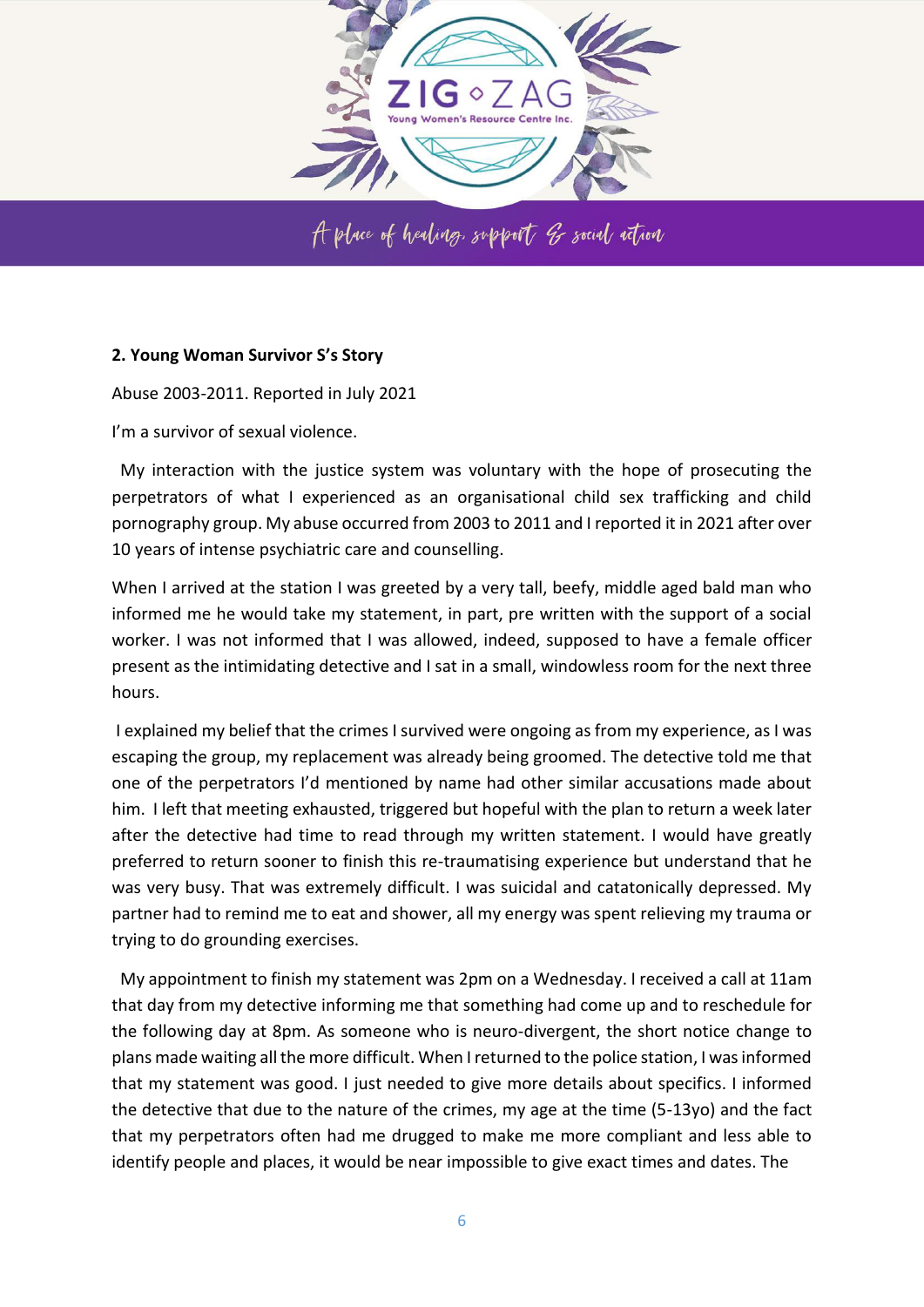

detective told me that unless I had specific details of individual crimes they would not be able to press charges.

 My support workers and legal counsel had prepared me for the fact that since I was unable to prepare the necessary details, the best possible outcome was that the police had my statement to corroborate if another survivor came forward. I still get hopeful that because one of my perpetrator's had prior allegations, that s search warrant could be executed on the child porn producer and distributor. The detective's demeanour was blunt, uncaring and very triggering. I felt as though I was being interrogated, as if I was in trouble. In one instance, I was describing one assault that happened when I was 8. The detective did not let me use any language but scientific terms for my body parts. This was extremely traumatic being forced to

Re-live my abuse in such detail, especially since these events occurred when I was so young. I feel it needed to be dealt with much more sensitively. Perhaps if I was allowed to write the body parts on paper and point to them when I needed to, instead of having to say it.

 The interview went on for 3 hours making it midnight before I got home. At no point was I offered a break, although I was offered a bottle of water and a bag of chips, which I am extremely grateful for. After I finished elaborating on my story, I was told my parents would need to be interviewed though I wasn't given a time frame. The detective told me he would be in touch and to contact him if I needed anything and I left the police station. It was around midnight when I got home.

 Sunday, 3 days after I had been re-traumatised my parents, who, for the most part, were unaware of the extent of my abuse, texted me to say they were on their way to the police station to give their statements. I would have preferred that the detective at least let me know that was going to happen that day/so soon, if not ask if I was OK with that happening.

 About 3 weeks had passed and I'd not heard anything so I called the police station looking for an update. I was informed that the detective was out of the office and a message would be left for him to call me back. I felt so intimidated that I did not want to bother him. I heard nothing for 6 months despite calling twice more and emailing the detective directly.

 In early January 2022, I received a phone call that lasted less than 4 minutes from the detective who informed me that there was not enough evidence and there would be no further investigation. He also implied heavily that I was an unreliable source due to my mental illness (caused by the trauma) and memory problems (caused by being drugged at a young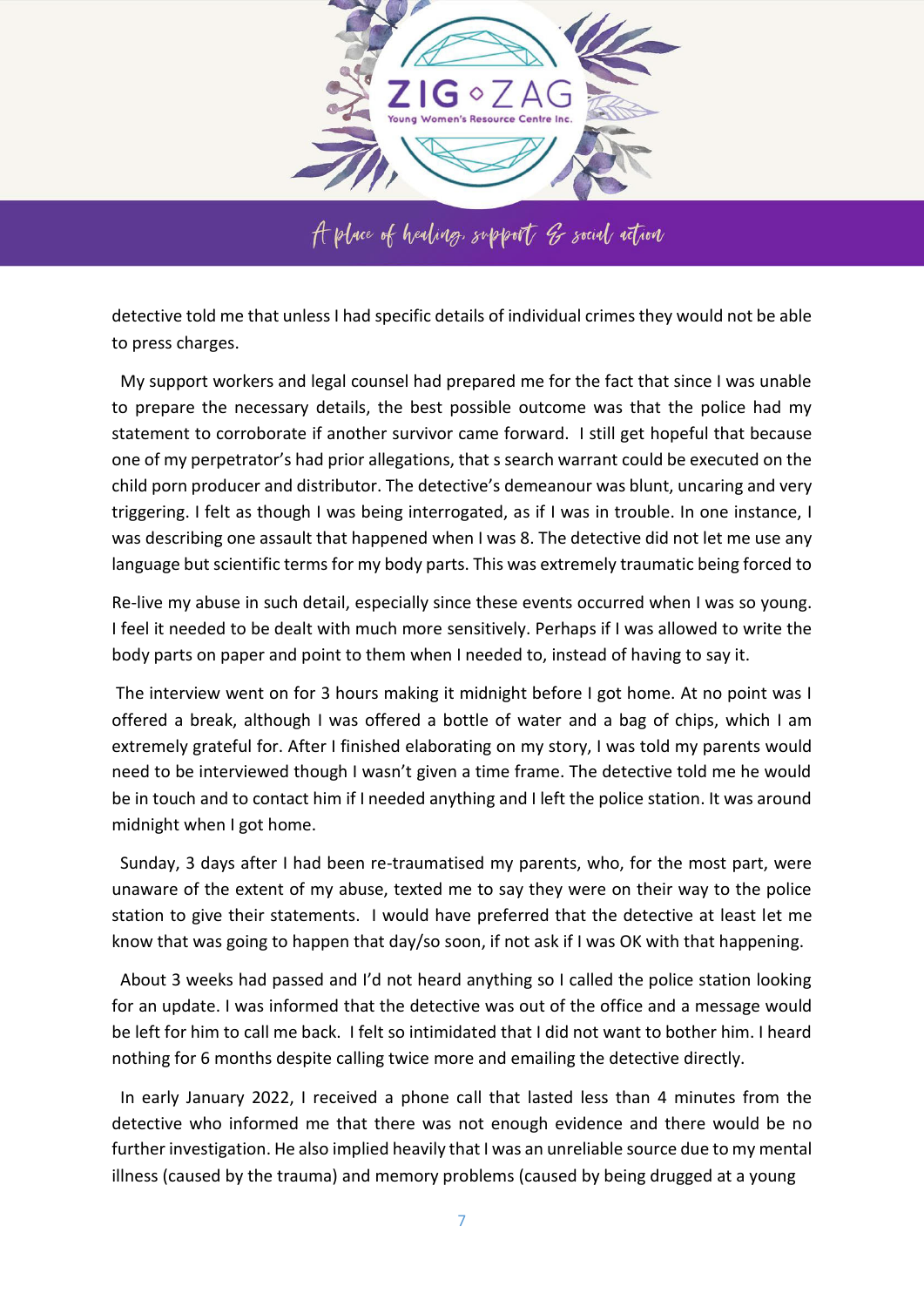

age). His words echoed those of my abusers that even if I did go to the police, they wouldn't believe me and wouldn't do anything. The thought that after all these years and all the bravery it took to report to got to the police, my abusers won. I was devastated and with no support being offered by the police following his brief phone call. My immediate thoughts were of suicide – that was it, my abusers won, the police didn't believe me.

 If the officer had offered some aftercare for such devastating news, or just given me a phone number to call for lifeline, kids helpline etc. – I wouldn't have felt so bitterly alone in the hours following the call. To an extent my catatonia saved my life as I spent the next 2 hours frozen in place, dissociated completely. The detective offered not kind words, he didn't ask if I was OK or going to be OK following the news. He didn't offer any condolences that there was nothing the police could do. He left me questioning my sanity.

 It was 2 hours before I could move to use the phone that was still in my hand. I sat frozen in my computer chair, the You Tube video still paused where I left it to take the call. Luckily I have a great support network and I know for a fact that if I didn't have someone to talk to that night, someone who already knew what I was going through with the police, I would have taken my life that night.

 The whole police process replicated the power dynamic of the sexual violence I experienced. Once again I was uninformed, afraid and powerless. At no point was I told what was or would happen. I felt helpless. I often wonder if it was worth it, going to the police. I'm glad to have made my statement (which I never got offered a copy), in case another survivors of my perpetrators (who still works with kids to this day after 2 people came forward about their abuse) is brave enough to come forward. I have been made to feel as though my statement was entirely disregarded and thrown away.

 If someone came to me looking for advice on reporting sexual violence to police I would say save yourself the extra trauma unless there are big changes made. Besides obviously offering me a female officer to at least be present in the room if not to take my statement, I would recommend weekly or monthly updates by email or phone call, even to say, "We're still working on it, it will be a while longer, are you OK?"

 Victims should be informed of every step of the process clearly, rights should be explained verbally in simple language so that neuro-divergent and/or traumatised people understand they have choice in the situation. These rights should include the option to write down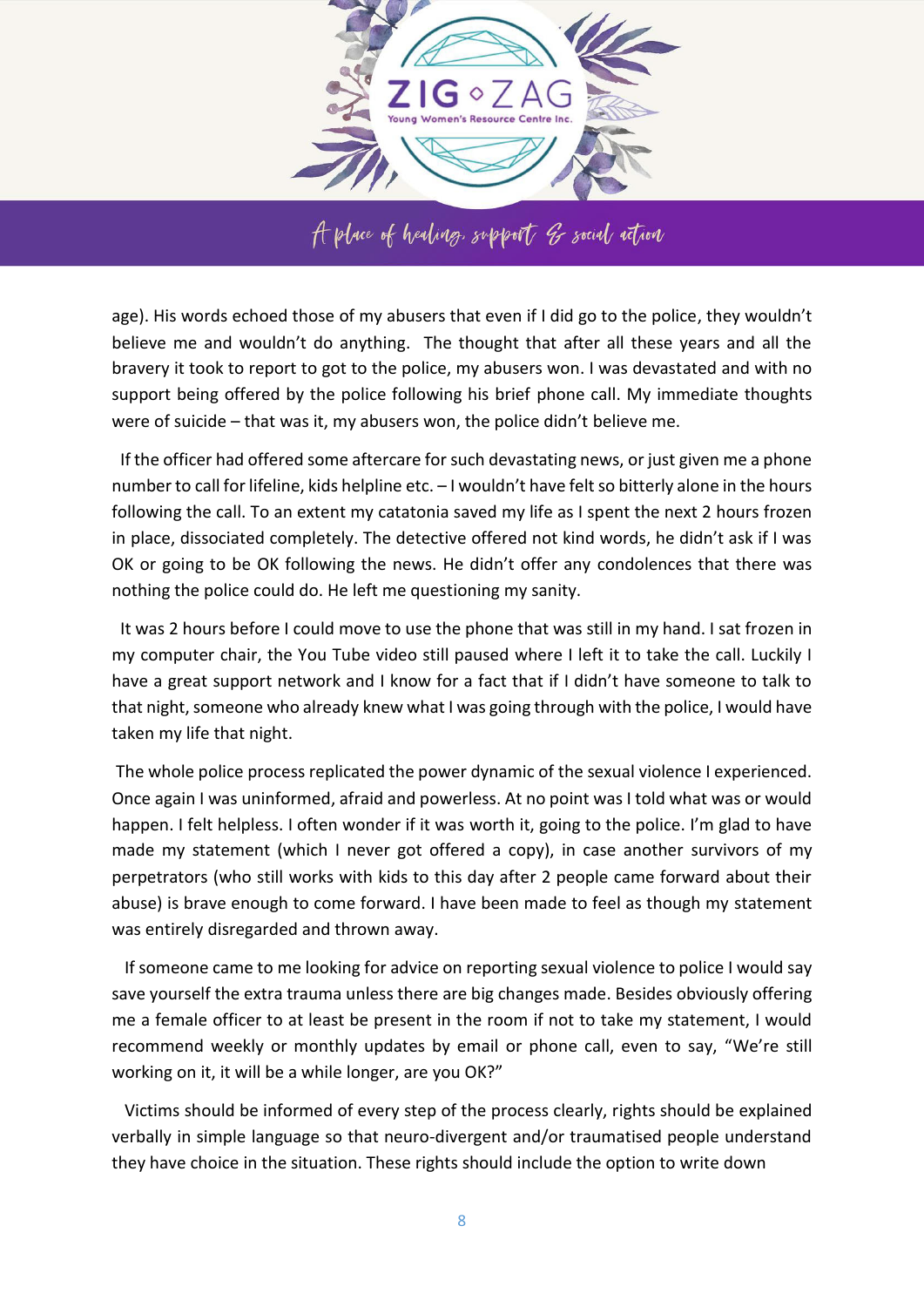

anything they are not able to verbalise, and take breaks whenever needed. Their rights should be more accessible for neuro-divergent people, not so dependent on jargon/scientific terms and verbal communication. Sitting in a chair for 3 hours straight recounting graphic detail of my abuse was very difficult. I would not recommend someone in a similar situation make a report to police unless changes are made to the justice system for officers and detectives to be more trauma informed.

## **3. Young Woman Survivor Z's Story**

My experience with the Justice System started when I sought out filing a Domestic Violence Protection Order against my abuser, a family member who had sexually abused me when I was a child. I had known from counsellors and other survivors who approached the Justice System about criminal cases, that they were often distraught and re-traumatised by officers and how long the process took, & that played a role in me deciding the best I could do for justice was having a Protection Order.

The police shared brief knowledge with me in regard to my rights and confidentiality. I was already distraught just coming forward to speak about my experience

When my case finally went to court, it was just the beginning of the worst to come. I had to sit in the waiting room from 9am till 3pm waiting to hear my name called. I wasn't offered a specific time to come in & wasn't able to leave in case I had missed my name. I had to sit through this process once a month for 10 months, because of the police.

The police took 8 months to locate my abuser even though I had given them as much information as I could - car make, license plate, phone number, etc. The only reason my DVO was served is because I personally managed to track his location down and ordered the police to go serve him before it was too late.

The most support I received was from support workers offered. They were respectful and gave me more knowledge about what would happen and my own personal safety and experience (both in and out of court), than my duty lawyer or any of the police officers.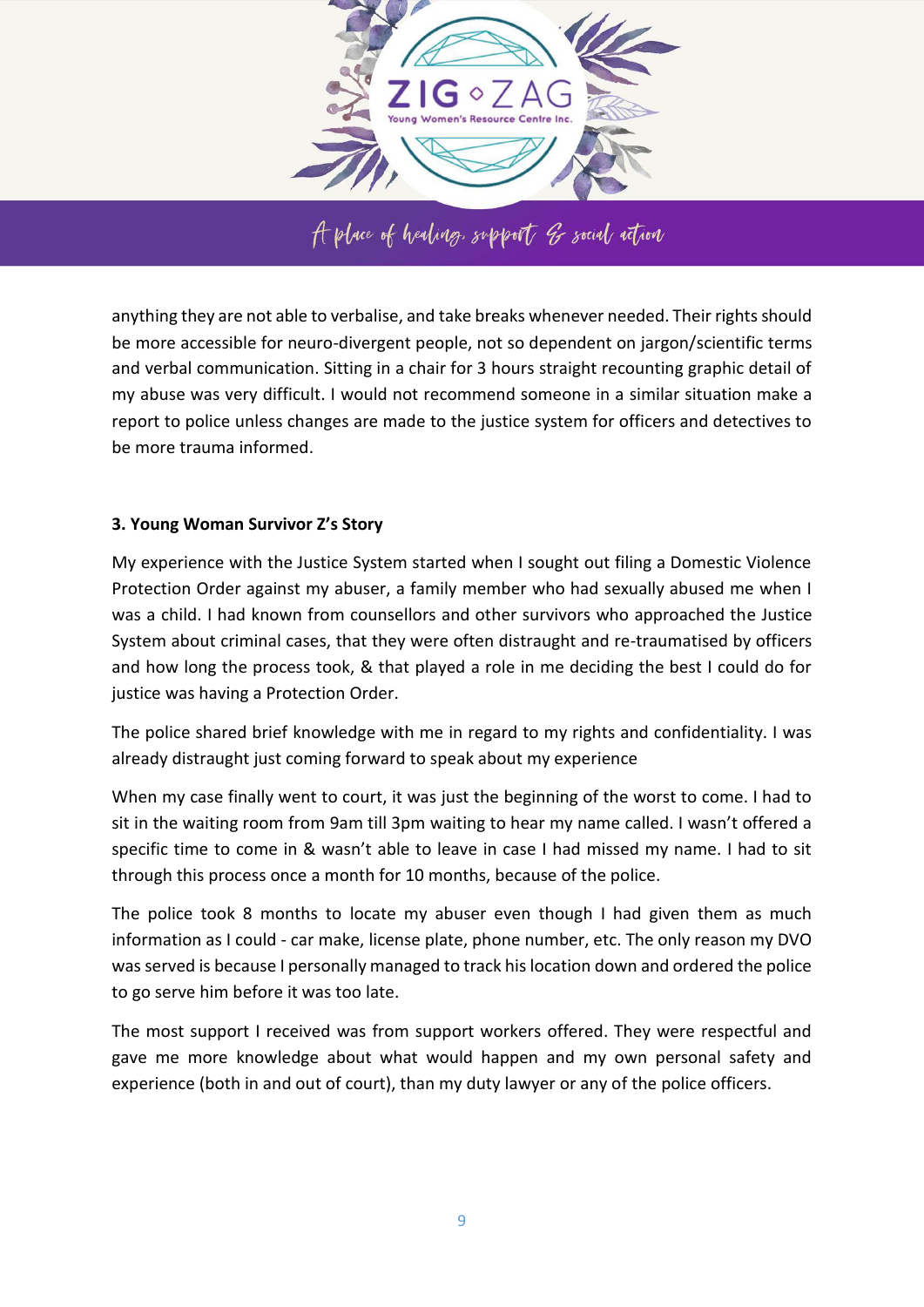

**Part 2 Recommendations: Toward an 'ideal' police response to young women survivors of** 

**sexual violence.** 

In his seminal piece written in 1986 (pp  $17 - 30$ ), Norwegian sociologist Nils Christie introduced the figure of the 'ideal victim'. The ideal victim represents an individual or category of individuals when impacted by crime, are more readily given the complete and legitimate status of being a victim. Jan Jordan's research article, "Perfect Victims, Perfect policing?" (2008) states that:-

"*Criminological accounts of victimization have long recognized the evidence of what Nils Christie (1986) termed the 'ideal victim'. By this he was referring to the attributes perceived as determining whether persons would be regarded as legitimate victims, including such aspects as the victim's weakness and lack of culpability, combined with offender's 'badness' and stranger status. Similarly, attention has been extended to the ways in which judgements are made regarding 'deserving' and 'undeserving' victims and, particularly in the context of how victims are perceived in rape trials, to 'the importance of being perfect*" (Jordan 2008, p 701).

 The status of the ideal victim within Australian criminal justice contexts, is more readily afforded to women whose backgrounds and personal attributes include being educated, employed, of European decent, unaffected by poor mental health or drug and alcohol use, and who are victims' of stranger perpetrated sexual violence. It must be stressed that even ideal victims within the Queensland criminal justice system are not guaranteed an ideal response or afforded justice. Young women victims of sexual crimes, are most unlikely to be regarded and responded to as the ideal victim. This is because of their inherent youth, diversity of ethnicity, sexuality, gender, First Nation's status, emerging or tenuous economic status, frequent poor mental health (due to violence and trauma), high rates of homeless and in some cases, criminalisation. Moreover, the form of sexual crime most commonly experienced by young women is relational sexual violence – perpetrated by people young women know, including family members, coaches, teachers, friends, intimate partners and work colleagues.

 Both Zig Zag and the young women who have shared their stories in this submission call for Queensland criminal justice agencies to acknowledge the existence of ideal victim bias within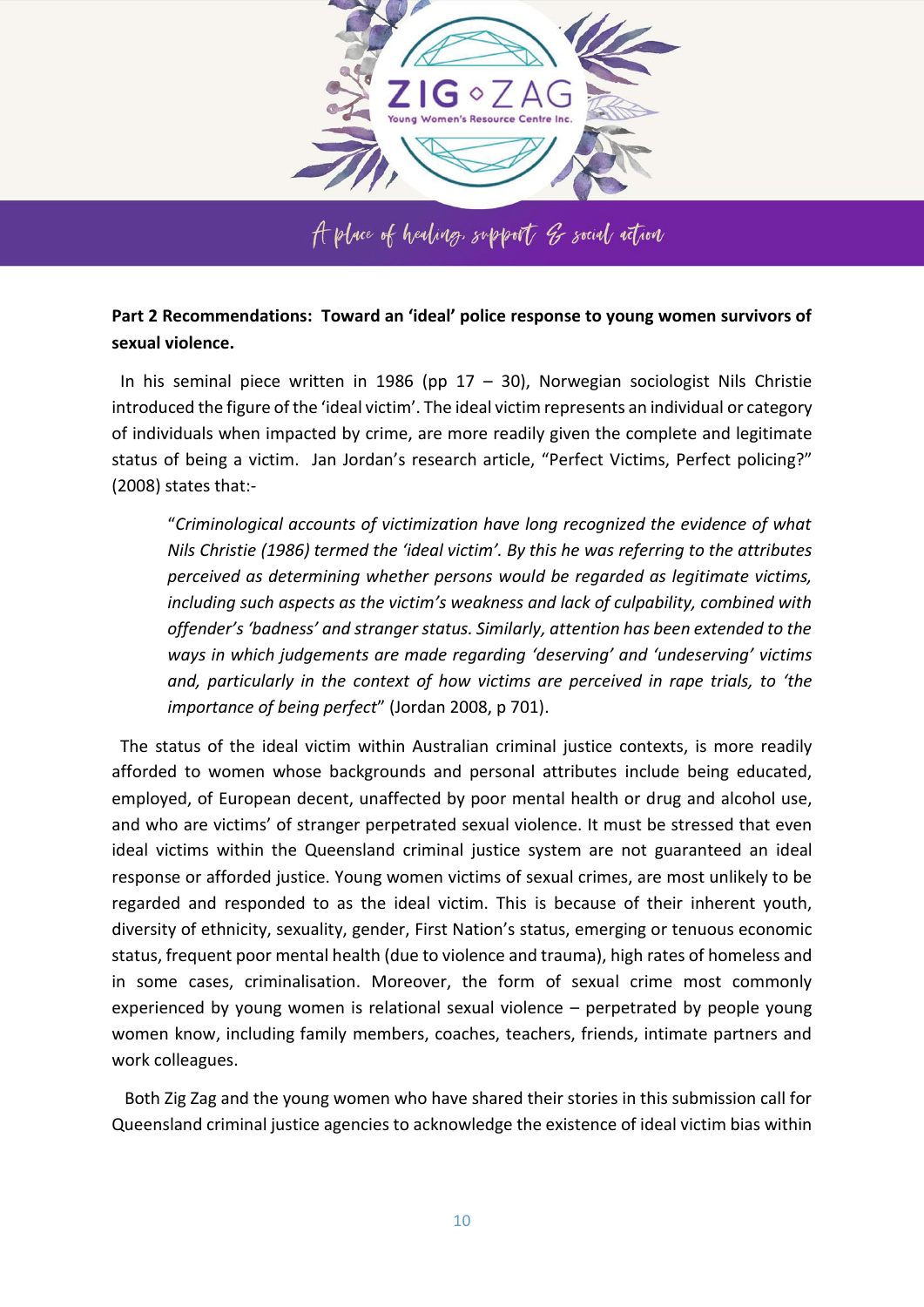

A place of healing, support of social action

their approaches to sexual violence. We ask that all victim/survivors of sexual violence be responded to as legitimate victims and afforded an ideal response by Queensland Police, the Courts and the Office of the Director of Public Prosecutions. We ask that the response to young women incorporate a more nuanced, trauma-informed analysis of their vulnerability and specific needs. We respectfully offer the Taskforce a series of recommendations, drawn from the experiences of the young women who have contributed to this paper, and from observations drawn from Zig Zag workers who have many years' experience supporting young women survivors' of sexual violence.

## **1. Recommendations for victim-centred reporting and investigation processes by the Queensland Police Service: -**

- In recognition that victim/survivors of sexual crimes have limited control and influence over the course of investigation, prosecution and sentencing of these crimes, we recommend that all police officers receiving and investigating complaints of sexual violence provide clear and comprehensive information about victims' rights immediately upon contact with a victim of sexual violence. This may include informing the young woman she has a right to not report the crime (as external pressures to do so exist); that she has a right to engage with forensic and medical services but not report at that stage; and that she has a right to report her crime and expect it to be followed up with diligence, in accordance with Operational Procedures Manual (OPM) which specifically outlines the manner in which sexual offences should be investigated; and that she has a right to access support and counselling services (Zig Zag is aware of a number of reports from young women, that QPS officers have ordered them not to access counselling services and have not made requisite referrals to sexual assault services);
- We recommend that all Queensland Police stations where formal statements are made, be resourced with an appropriate, private space to ensure that victims are comfortable, safe and have their basic needs met. This space should be comfortably furnished; have some visual access, or even physical access to an outside area; should be of a size which allows for support people to also be present; should be stocked with water, tea and coffee and basic snacks; and should be close to bathroom amenities. It should also be disability accessible;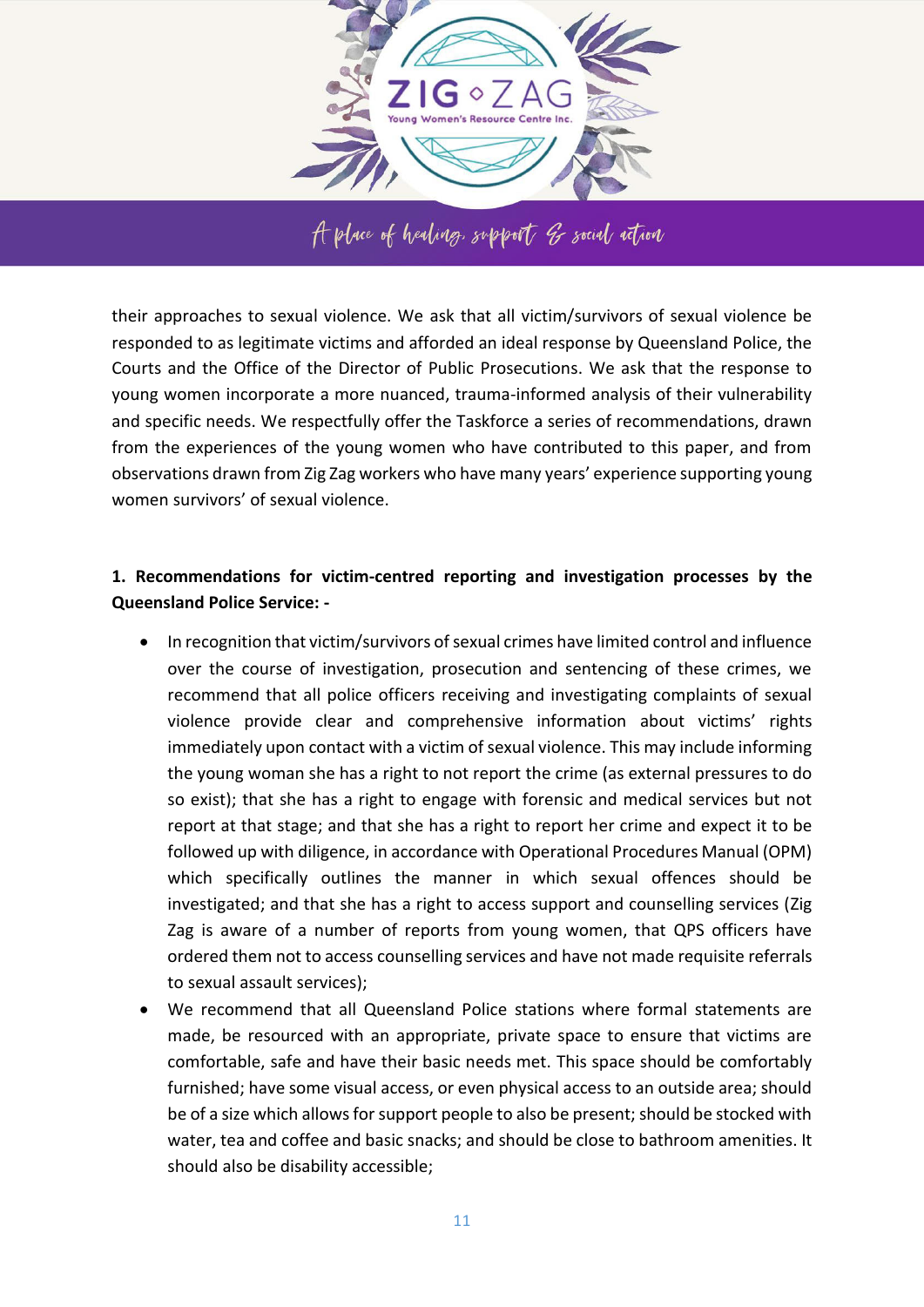

- We recommend that young women be given choices about where they provide their statement. Some young women may be capable of travelling to a police station to provide a statement. Others may prefer another location, which police could attend at a pre-arranged time suitable for the young woman. This could be her home, or a sexual assault support agency for example;
- We recommend that the scheduling of appointments for young women to make statements, should be co-ordinated in a way that prioritises young women's needs, over police officer's rosters. For example, some young women prefer to get the provision of their statement out of the way as quickly as possible, whilst others require a more measured and extended approach. Young women should be able to choose times, dates and lengths of sessions. Young women prefer to have consistent contact with a familiar police officer. In the case studies we saw an example of young women having to attend the station late at night to provide statements and examples of the provision of statements taking many months. Young women reported having their appointments cancelled at short notice and postponed due to officers being on leave. It is important that structures and schedules around the reporting process are victimcentred;
- We recommend that young women be offered as much practical and emotional support to reduce barriers to reporting and mitigate the stress associated with this process. Young women may require safe and appropriate transport options to attend the station. This could include being transported by police. Public transport is not usually an appropriate option. Young women will benefit from being offered the opportunity to provide a statement to a female police offer, if this option is available. Young women should be offered and encouraged to attend to their self-care needs whilst reporting. For example, being offered drinks and snacks, encouraged to take breaks during sessions and to have a support person present may help reduce the stress of reporting. As an initial step within the reporting process, police officers need to spend some time encouraging young women to explore and identify their support needs, as many young women will not feel empowered enough to ask for there needs to be met when presenting to report.
- We recommend that careful assessment be made of the vulnerability of and potential impacts for a survivor, when it is considered useful for the investigation to have a victim visit the crime scene or make pre-text phone calls to the alleged perpetrator.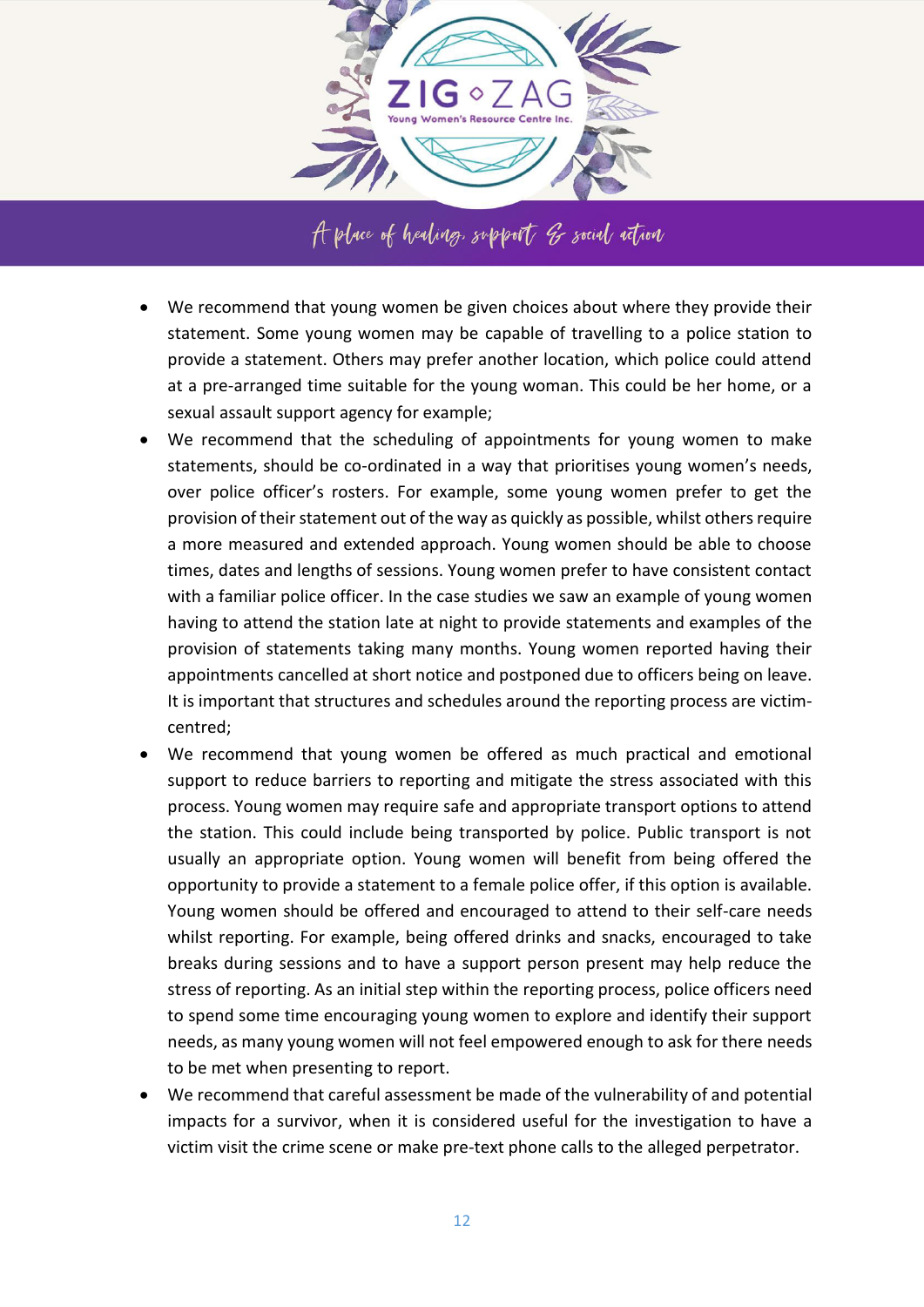

Visiting the site of a sexual crime can be highly psychologically stressful for victim/survivors and Zig Zag wonders if technology (cameras etc.) could be used to assist investigation to avoid young women survivors being required to visit the site.

- **2. Recommendations for trauma-informed communication between young women survivors' and criminal justice agencies including Queensland Police Service and Office of the Director of Public Prosecutions: -**
	- Navigating the criminal justice system (which is centred on an adversarial court system) as a survivor of a sexual crime, usually involves challenges to the victim's own sense of credibility and conviction, which in turn, can undermine a survivor's understanding of the sexual crime she has experienced. Victim's need to feel believed and have their thoughts and emotions validated  $-$  particularly fear and anxiety  $-$  by the agencies they engage with in their criminal justice system journey. Victims, also need to be encouraged and have their courage to engage with these processes recognized and affirmed by these agencies, no matter whether or not their case is perceived to be strong enough to prevail in court;
	- We understand that the criminal justice system is limited in its capacity to deliver justice to victims' of historical sexual crimes. We also recognise that police officers, through the course of a young woman reporting sexual violence, may attempt to inform them that pursuing a criminal justice process concerning historical sexual crimes may be incredibly taxing with limited potential for justice to be served to victim/ survivors. However, we recommend that great care is taken by police officers when informing young women of these potential outcomes, as young women frequently report that these conversations leave them feeling dis-believed, hopeless and that the crimes they have experienced are not perceived as important enough for the criminal justice system to take seriously;
	- We recommend that the Queensland Police Service encourage and facilitate a culture that prioritises consistent, frequent and sensitive communication between investigating officers and victim/survivors, in order to provide them with timely updates as to the progress of their case and to provide opportunities for victim/survivors to ask questions and acquire information around both police and prosecution processes. Zig Zag workers have observed evidence of this culture within the Child Protection Investigation Units, where officers have taken the time to contact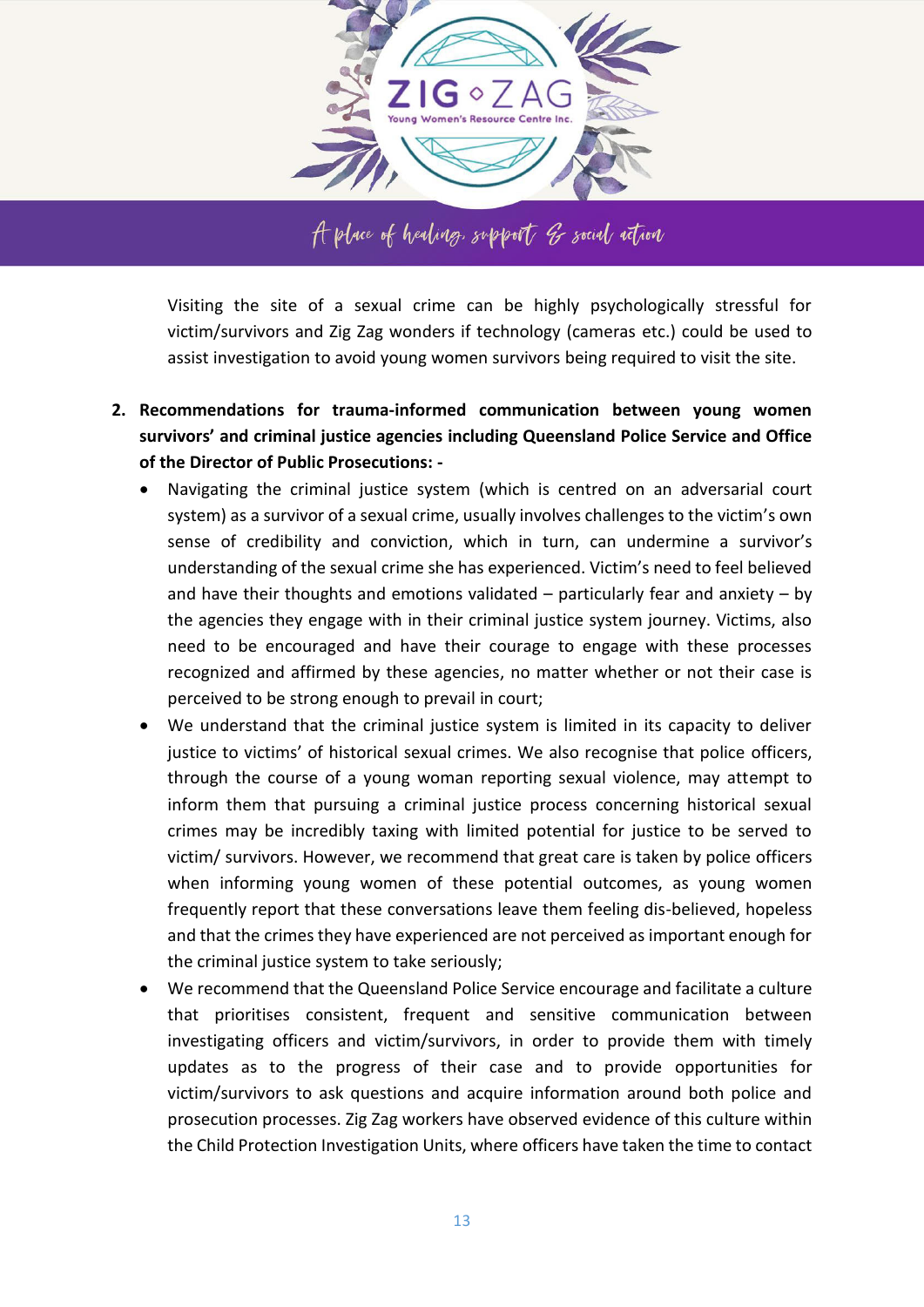

young women, their families and support workers, for the purpose of providing updates regarding investigation and court processes, and offering important information around these processes. These officers have been open to young women and support workers initiating contact with them and have followed up with contact attempts in a timely manner.

 We recommend that officers who facilitate the reporting of sexual crimes and those engaged in investigation, have some training around the neurological and mental health impacts of trauma and violence, on survivors of sexual violence. It is common knowledge that traumatic experiences, including sexual violence, impact upon memory recall and may contribute to the development of other mental health issues that may complicate the reporting process for young women. Young women should not be made to feel deficient or unreliable as a witness because they can't recall the details of experiences of sexual violence, particularly in historical cases of prolonged familial sexual abuse or intimate partner sexual violence. Where there may not be enough evidence to proceed further with investigation, it is helpful for officers to feedback to young women the deficiencies of investigative and prosecution processes in delivering justice to survivors of sexual violence, rather than attributing criminal justice system failures to a survivor's compromised mental health.

## **3. Recommendations for change in court proceedings**

 The stories shared by young women in this submission represent experiences where criminal investigations into acts of sexual violence did not progress past the investigative stage. However, Zig Zag workers have observed and learnt of young women's experiences within the prosecution of their cases. We frequently hear of experiences where young women are re-victimised through court processes. We very much support the human rights of victims of crime, and recommend particular attention be paid to by ODPP the following:-

- Recognition of the vulnerability of young women complainants, particularly young women from First Nations and CALD backgrounds within the court system as victims of sexual violence;
- Recognition of the need for physical and psychological safety needs of young women complainants and strategies to ensure these are acted upon. This includes offering young women the right to give evidence by audio-visual link and allowing a support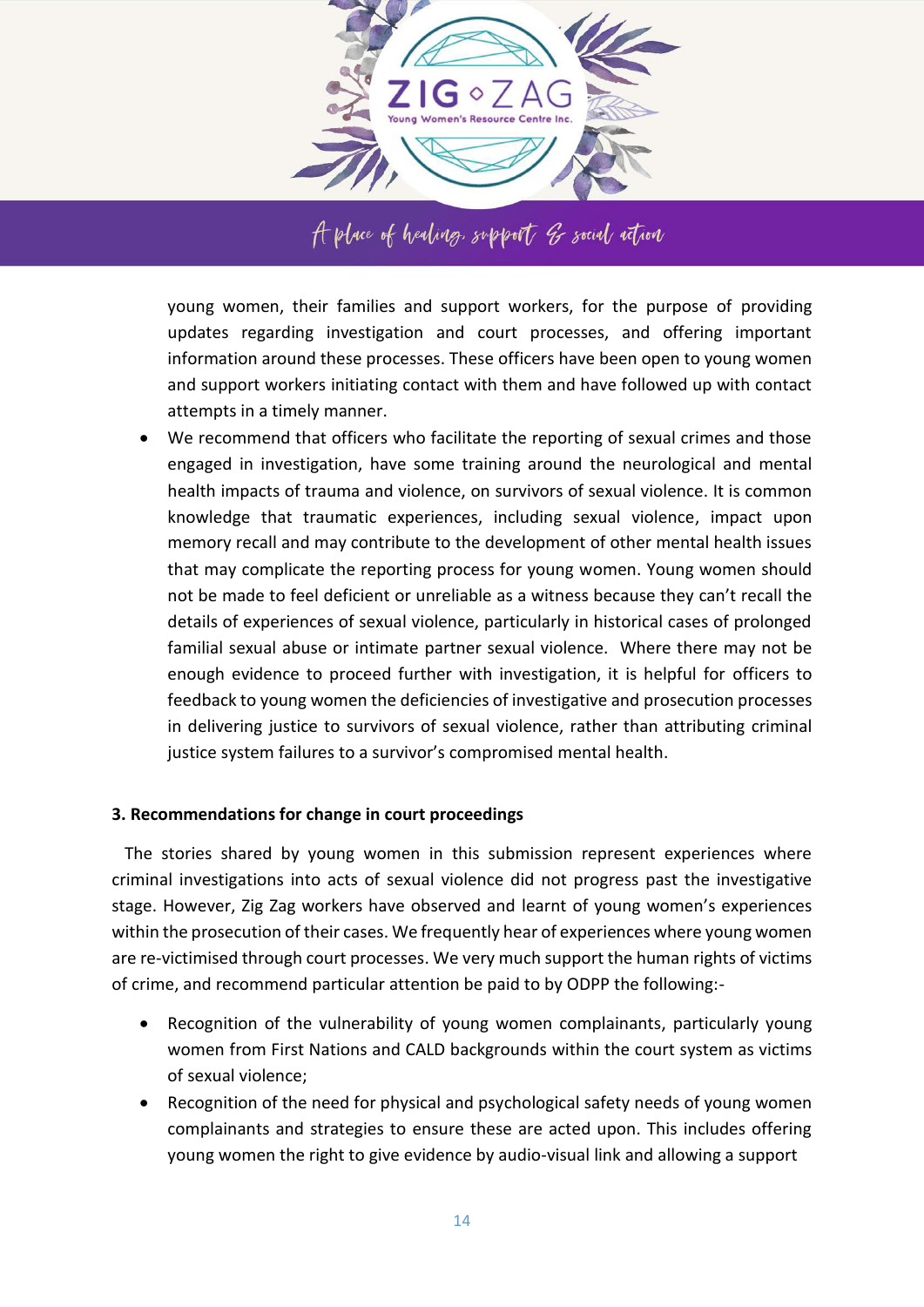

person in court. Zig Zag is aware of cases where highly vulnerable young women are not clearly informed of their right to provide witness testimony in an alternative location to the court room and a propensity for some Prosecutors to be quite directive and even pushy in relation to young women providing testimony in the court room, paying little regard to the immense psychological stress this causes leading up to, during and after the court appearance;

- Improved transparency and accountability of decision making within the Queensland Police Service and Office of the Director of Public Prosecutions in relation to all matters that do not proceed to prosecution. An independent review of decisions should be considered including review of the progression and outcomes of prosecutions within the criminal justice system. It is of significant concern to Zig Zag that the majority of reported crimes of sexual violence are not advancing through the criminal justice system and the attrition rate remains high for these types of offences. Victims/survivors often report a lack of understanding as to why their complaint has not progressed. This lack of transparency in decision making unfortunately reinforces a common belief held by young women victims/survivors of sexual violence that "no-one believes them" [in relation to the offences] and/or "it is not worth reporting as nothing happens to the offender anyway" [no justice or perpetrator accountability and continuing sense of perpetrator impunity].
- Implementing time restrictions and other processes in order to expedite court proceedings for sexual offences. It is common for matters relating to sexual offences to take 1-4 years to proceed through the criminal justice system, and there are often lengthy delays and adjournments of court proceedings. At times this can be observed as deliberate defense tactics aimed at delaying trial proceedings. In some jurisdictions there has been success in implementing time restrictions and other processes in order to expedite court proceedings to address some of the needs of victims whilst balancing the due process rights of the accused. Zig Zag supports the implementation of time restrictions and other processes in order to expedite proceedings for sexual offences to reduce the traumatic impact of lengthy proceedings on victims of violent crime.
- The introduction of a separate legal representative and advocate for victims of crime during criminal justice proceedings in Queensland to improve justice responses to victims of sexual offences. Victims/survivors often report to Zig Zag that they do not know what is happening with their complaint at each stage, as it advances through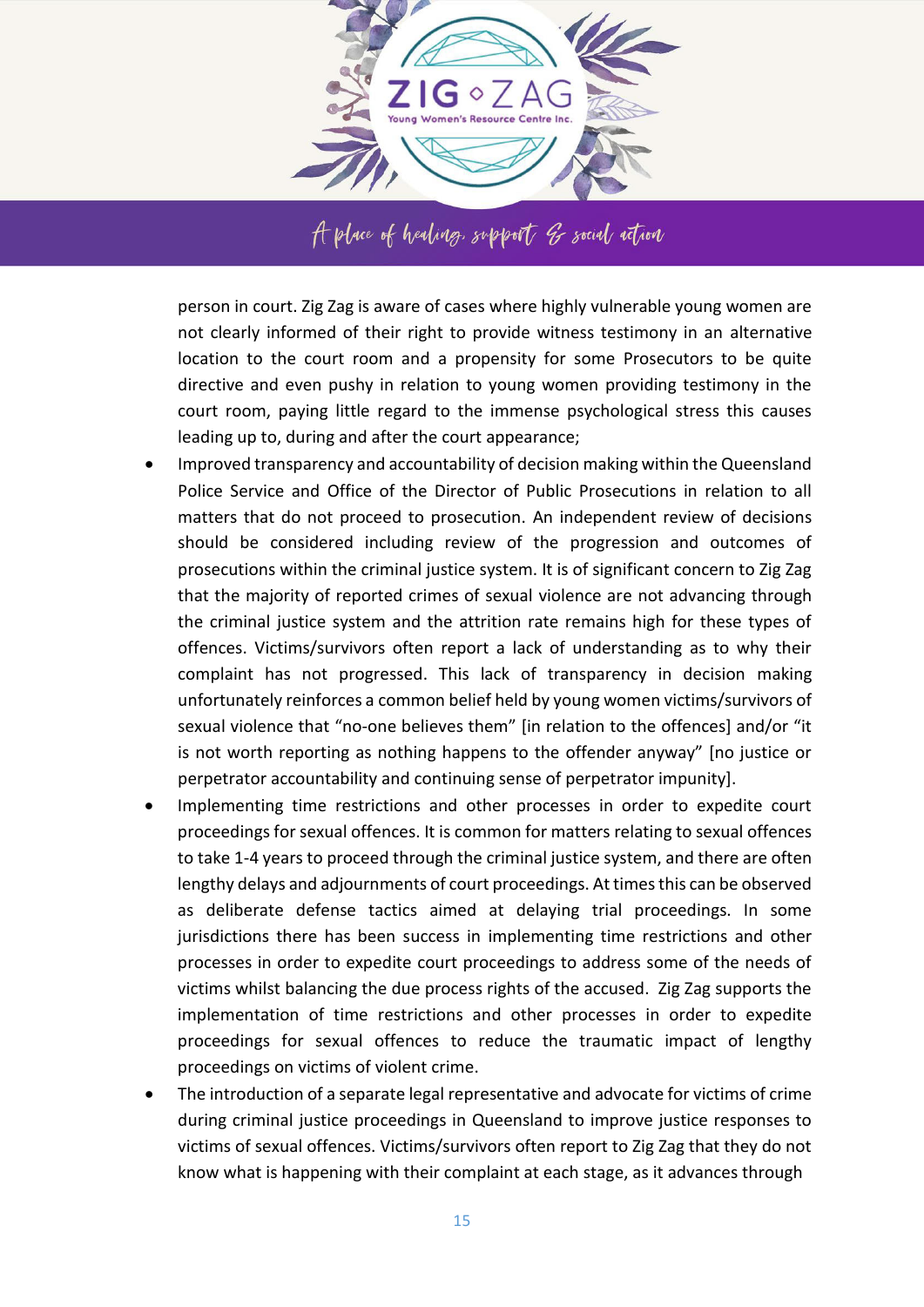

Court, nor have they felt appropriately prepared by the ODPP in their role as a 'witness' in the proceedings. Zig Zag has also observed that many victims of crime have not been appropriately advised of essential support services available including: specialist sexual assault support services, financial assistance/Victims Assist Queensland, court support services, and the Victims Register. As a 'witness' in proceedings, victims of crime often report that they have limited control, choice, or active participation in criminal justice proceedings. This often negatively reiterates the dynamics of violence where victims/survivors have experienced a profound loss of control and power. Victims of crime do not currently have separate legal support and representation during criminal justice proceedings. In order to effectively minimise re-traumatisation and improve justice responses to victims of sexual offences, a separate legal representative and advocate is recommended; this has been successfully introduced in Canada and Ireland. It is important that this role is independent of the ODPP.

 The introduction of specialist courts for sexual offences to be trialled in Queensland. Zig Zag recognises that there may be limited knowledge, understanding, and recognition of the impact of trauma as experienced by young women victims/survivors of sexual violence within criminal justice proceedings. Trauma informed practice is essential to ensure appropriate support is made available for victims of crime throughout criminal justice proceedings. There is substantial evidence relating to the experience of secondary victimisation and additional harm caused to victims of crime as a direct result of inappropriate service/system responses and practices. Such re-victimisation is likely to exacerbate existing psychological distress and delay recovery from the initial trauma. It is important to note that not all victims/survivors have had a negative experience of the criminal justice system and there continues to be significant developments in different jurisdictions aimed at improving responses to victims of crime, recognising their justice needs, and ensuring best practice in identifying and responding to trauma. The use of specialised prosecution units and Courts to respond to sexual offences has been successfully introduced and have operated in Victoria since 2007. An evaluation of this model has shown improved responses and outcomes for victims/survivors before and during court proceedings. Zig Zag strongly recommends the introduction of specialist courts for sexual offences in Queensland be trialled.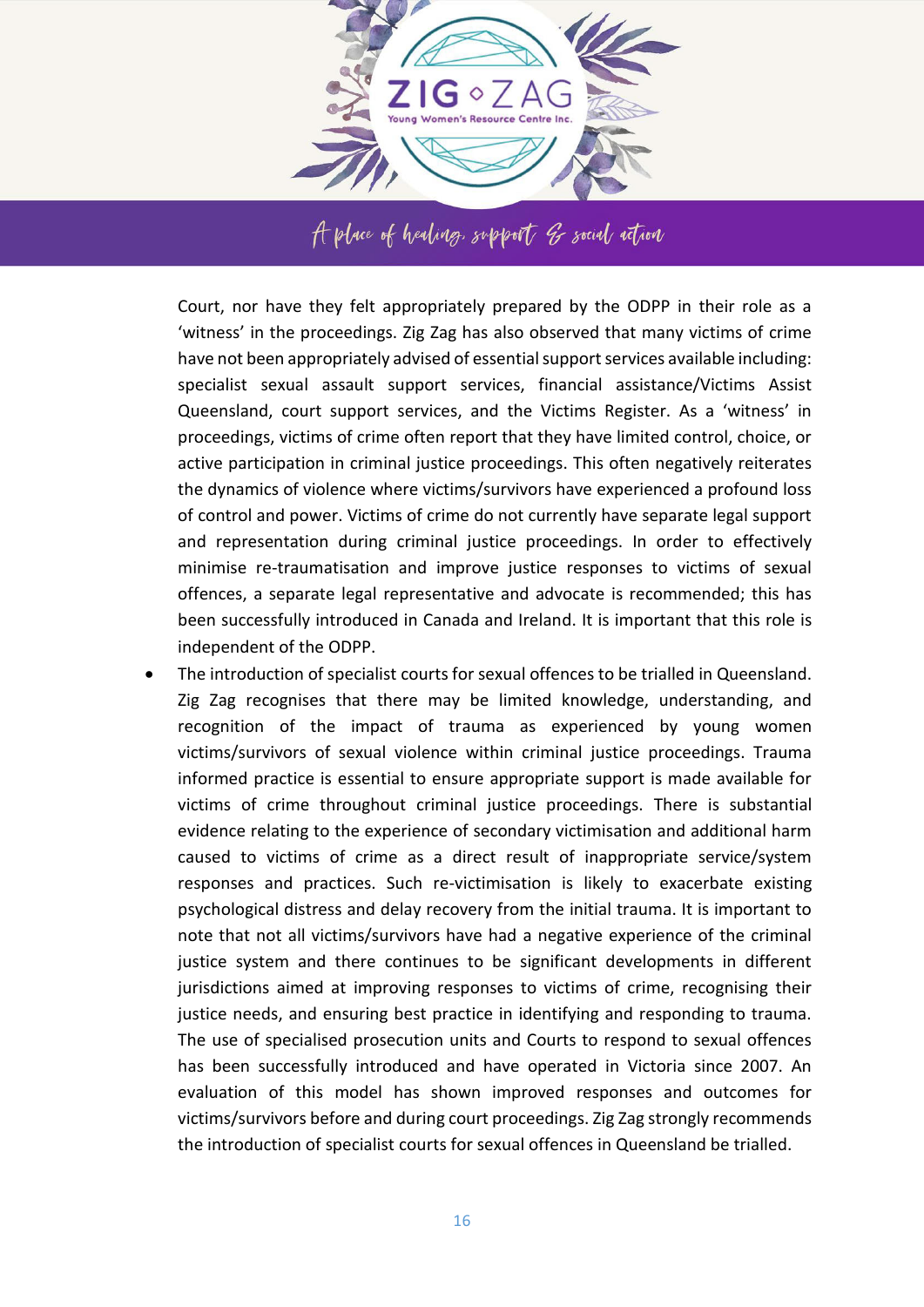

A place of healing, support of social action

### **4. Recommendations for urgent legislative reform**

 Queensland missed a momentous opportunity to for essential law reform in 2020-2021 with the Queensland Law Reform Commission Review and the drafting and assent of the *Criminal Code (Consent and Mistake of Fact) and Other Legislation Amendment Act 2021* which made technical and inconsequential changes only to existing law, and failed to address the urgent need for more substantive change to current legislation relating to consent and the mistake of fact defence as it relates to sexual offences in Queensland.

The definition of consent in the Queensland Criminal Code Act 1899 and the current operation of mistake of fact have significant negative impacts on the reporting, investigation, charge and prosecution of sexual offences, that has resulted in injustice to many sexual assault victim/survivors.

Queensland sexual assault laws are outdated and among the worst in Australia for sexual assault victim/survivors. NSW has recently passed affirmative consent law reform. Queensland women and children deserve better!

- Zig Zag recommends that Section 348 of the Criminal Code Act 1899 (Qld) should be urgently amended to introduce an affirmative consent model into Queensland legislation that includes the concept of a 'voluntary agreement' between two parties.
- Section 348 of the Criminal Code Act 1899 (Qld) should be amended to establish a comprehensive definition of 'affirmative consent' that includes:

- A non-exhaustive list of examples of scenarios where consent is not to be considered a voluntary agreement, to assist with understanding by professionals in the system, including police and the community at large.

- These examples be extended to include the following scenarios where consent is not freely or voluntarily given:

- a. Where the person is asleep or unconscious when any part of the sexual act occurs; where the person is so affected by alcohol or another drug as to be incapable of consenting to the sexual act; and where the person fails to use a condom as agreed or sabotages the condom, where the person agrees.
- b. Where the person (victim) agrees to a sexual act under a mistaken belief (induced by the other person) that the other person does not suffer from an infectious and/or sexually transmitted disease.